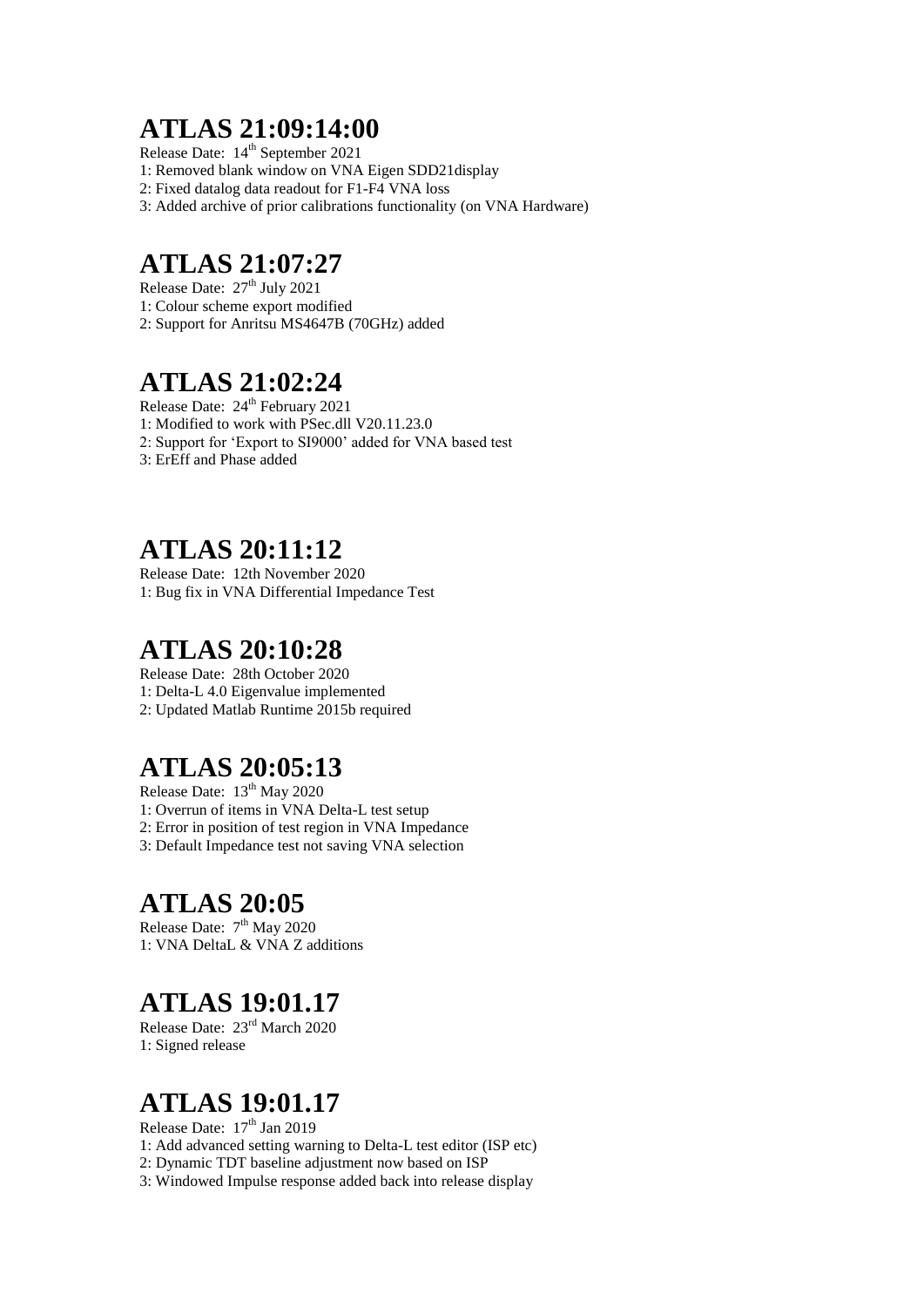#### **ATLAS 19:01**

Release Date: 20<sup>th</sup> November 2018 1: Delta-L and SPP acquisition modifications per ticket 479-01-000015

## **ATLAS 18.05**

Release Date:  $16^{th}$  May 2018

1: Support of 2018 licence PCN and Polarcare added to help about

- 2: Time delay before acquisition of recorded data option added to confirm probe placement.
- 3: Delta-L 3, 3 Line added, 3 line functionality and Uncertainty test added to both 2 and 3 Line Delta-L

4: Results of first four test points now separately included in datalog

#### **ATLAS 17.03**

Release Date: 9<sup>th</sup> March 2017

- 1: More mitigation of excessive time delay in Tek CH34 Pulser/Sampler seen in Japan (again)
- 2: Spash screen update to reflect year 2017
- 3: Note requires EOP cal before use !

Numerous small incremental changes

#### **ATLAS 17.01**

Release Date: 11<sup>th</sup> January 2017 1: Mitigation of excessive time delay in Tek CH34 Pulser/Sampler seen in Japan

Numerous small incremental changes

## **ATLAS 16.10**

Release Date: 20th October 2016 1: Display of SPP Prescreen Z not using correct Y Axis scale

Numerous small incremental changes

## **ATLAS 16.08**

Release Date:  $2<sup>nd</sup>$  August 2016

- 1: Display unit suffix's removed from datalog view (and csv export) Ticket 438-03-000391
- 2: Delete of selected datalog data Ticket 438-03-000391
- 3: Splash screen updates
- 4: Fixed bug in calculation of impedance in Differential SPP Pretest

Numerous small incremental changes

# **ATLAS V16.07**

Release Date:  $14<sup>th</sup>$  July 2016

- 1: Export to SI9000 functionality added
- 2: This document now in PDF
- 3: Bug in display of Delta-L data logged results fixed Ticket 438-03-000441
- 4: Bug test results not properly cleared after datalog ( Delta-L only )
- 5: Bug in cut and paste of tested item ( Delta-L only )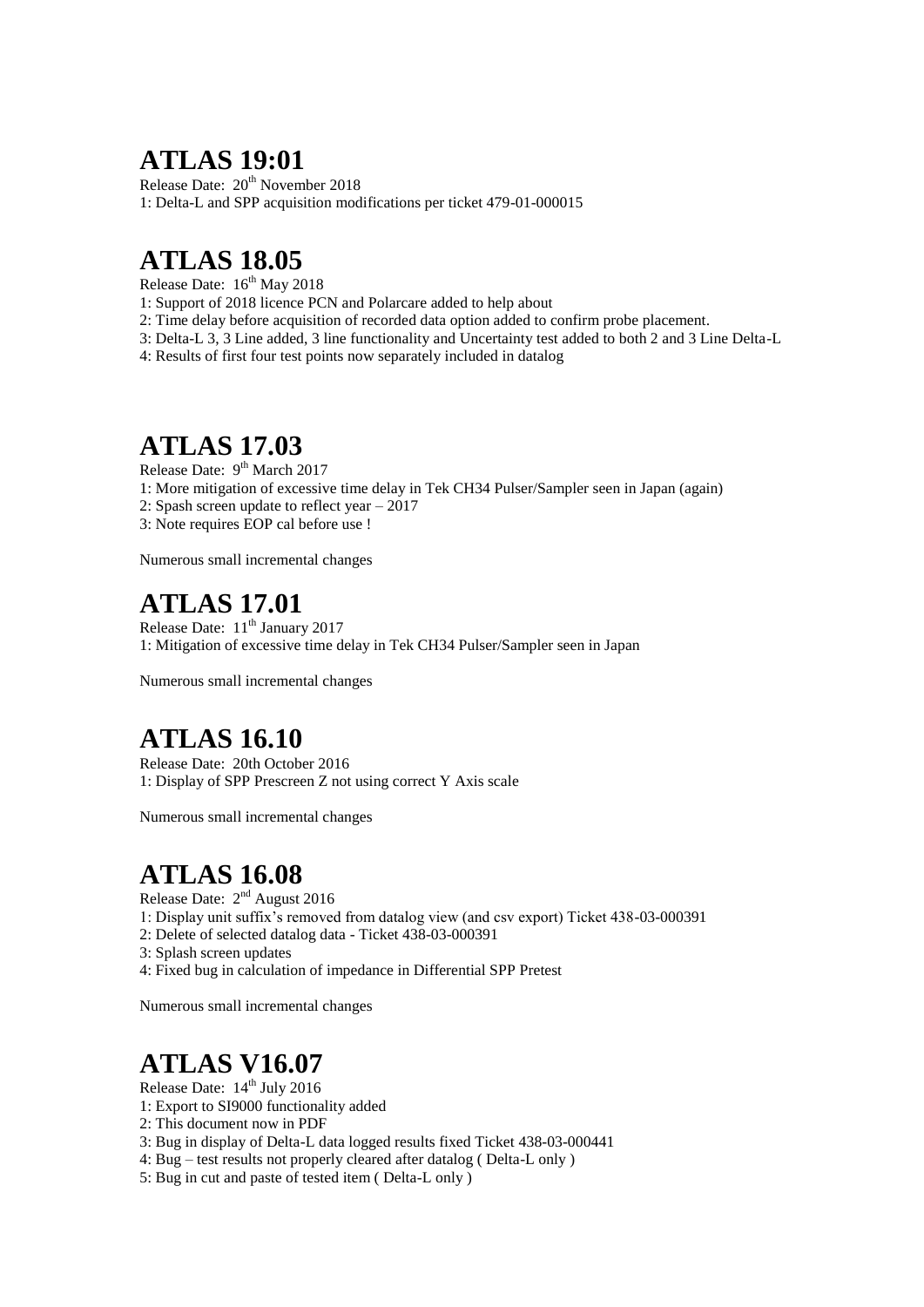Numerous small incremental changes

## **ATLAS V16.04**

Release Date: 19<sup>th</sup> April 2016

- 1: Remove text suffix(s) from datalog fields Ticket 442-02-000162
- 2: Add support for Delta L Test Type Requires Flex Licence
- 3: Fix bug app broke when only LL SPP had been done, then 'Save and Exit'

Numerous small incremental changes

## **ATLAS V15.07**

Release Date: 21<sup>st</sup> July 2015

- 1: Touchstone / Via Compensation added to SET2DIL (Beta) Requires Flex Licence
- 2: Er Eff display removed confusion of two coloured graph
- 3: Fixed bug in regression fit 438-03-000285
- 4: Tidied up EOP dialog for 2ch operation
- 5: Export Waveform data to csv added (1000 points max per Waveform)

Numerous small incremental changes

# **ATLAS V14.11**

Release Date:  $20^{th}$  November 2014

1: LPE functionality added

2: Tek VISA driver removed from install (marketing request)

Numerous small incremental changes

## **ATLAS V14.08**

Release Date:  $18<sup>th</sup>$  August 2014

1: Export of custom CSV output for SET2DIL 2: Export of Datalog view contents in CSV format added (with toolbar btn)

Numerous small incremental changes

## **ATLAS V14.07**

Release Date: 1<sup>st</sup> July 2014

- 1: R^2 and Y-Intercept mistakenly dropped from display readout fixed
- 2: ErEff and Beta added to SET2DIL displays
- 3: Minor cursor readout modifications
- 4: Provision (including Flex Feature) for non IFN SPP testing added
- 5: Fixed bug in ZRegression slope value reported in datalog
- 6: Export of custom CSV file from dataloged SPP results

Numerous small incremental changes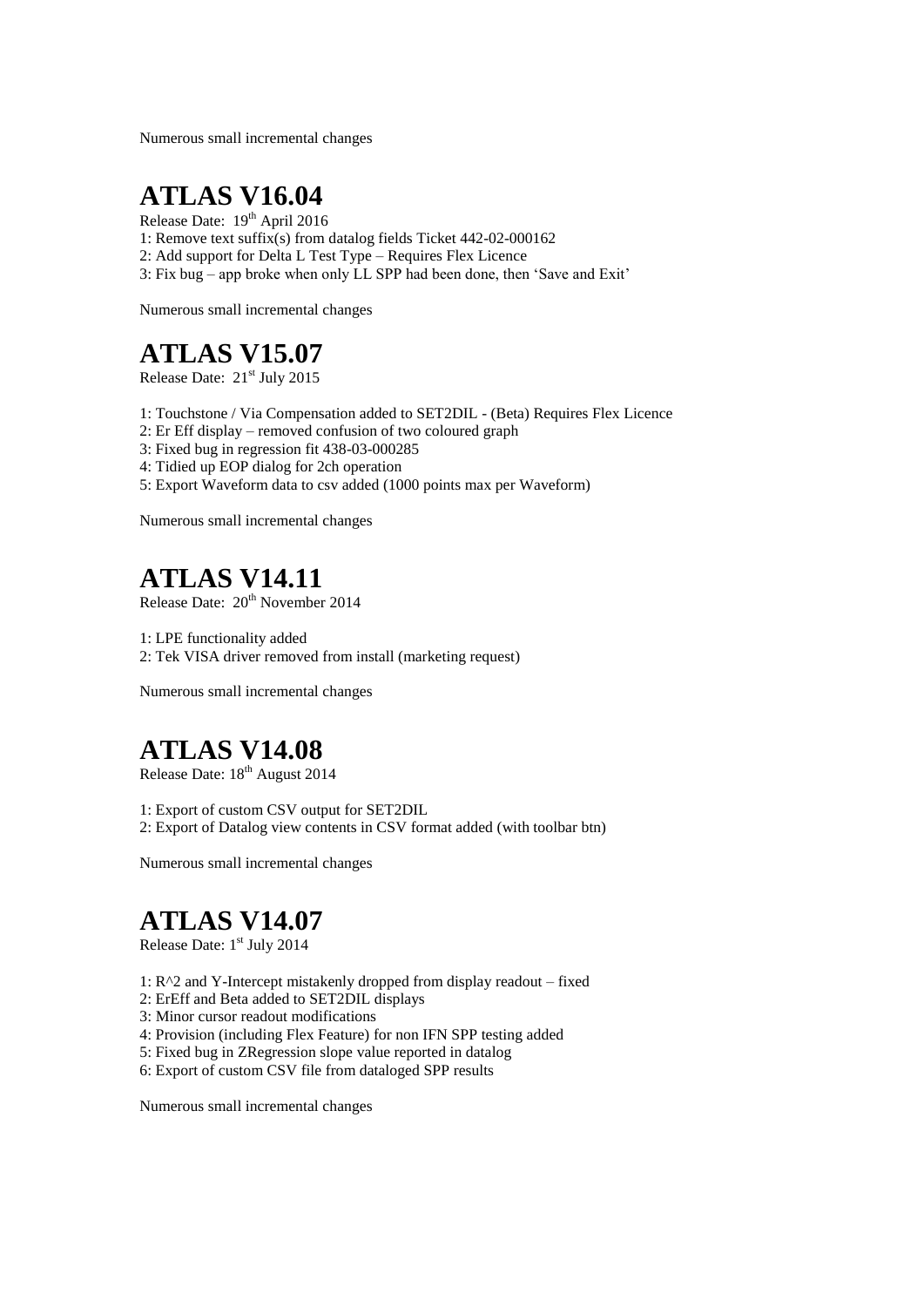# **ATLAS V14.04**

Release Date: 2<sup>nd</sup> April 2014

1: Cursor readout functionality added (menu and Config Page) 2: RSQ readout added

Numerous small incremental changes

## **ATLAS V14.03.14**

Release Date:  $14<sup>th</sup> March 2014$ 

1: SPP Bug fix for test point data at FMax 2: SET2DIL / SET2SIL horizontals now in ns

Numerous small incremental changes

## **ATLAS V14.03**

Release Date: 13<sup>th</sup> March 2014

- 1: SPP Horizontal displays now in ns
- 2: Removed separate data point counts for PreScreen and SPP main test
- 3: ISP now altered with data point counts (above) to maintain optimum window
- 4: Auto Test From Test To option added to PreScreen
- 5: Auto FMin, FMax option added to SPP Line Fit
- 6: SPP Output display smoothing implemented
- 7: Impedance test display modified to use Polar Graph type display
- 8: Config option to display Results on LHS or RHS of graph added
- 9: Bigger Pass / Fail display

10: SPP Pre Screen Z Regression fit and Test at nominated points added

Numerous small incremental changes

Notes:-

Some issues may be experienced with loading of V14.00 snapshot files.

# **ATLAS V14.00**

Release Date: 6<sup>th</sup> January 2014

- 1: SPP Support added
- 2: 2014 Version Licence required
- 3: Numerous small incremental changes

## **ATLAS V13.08**

Release Date: 14<sup>th</sup> August 2013

1: Bug in V104 load of Demo files fixed 2: SET2SEIL Support added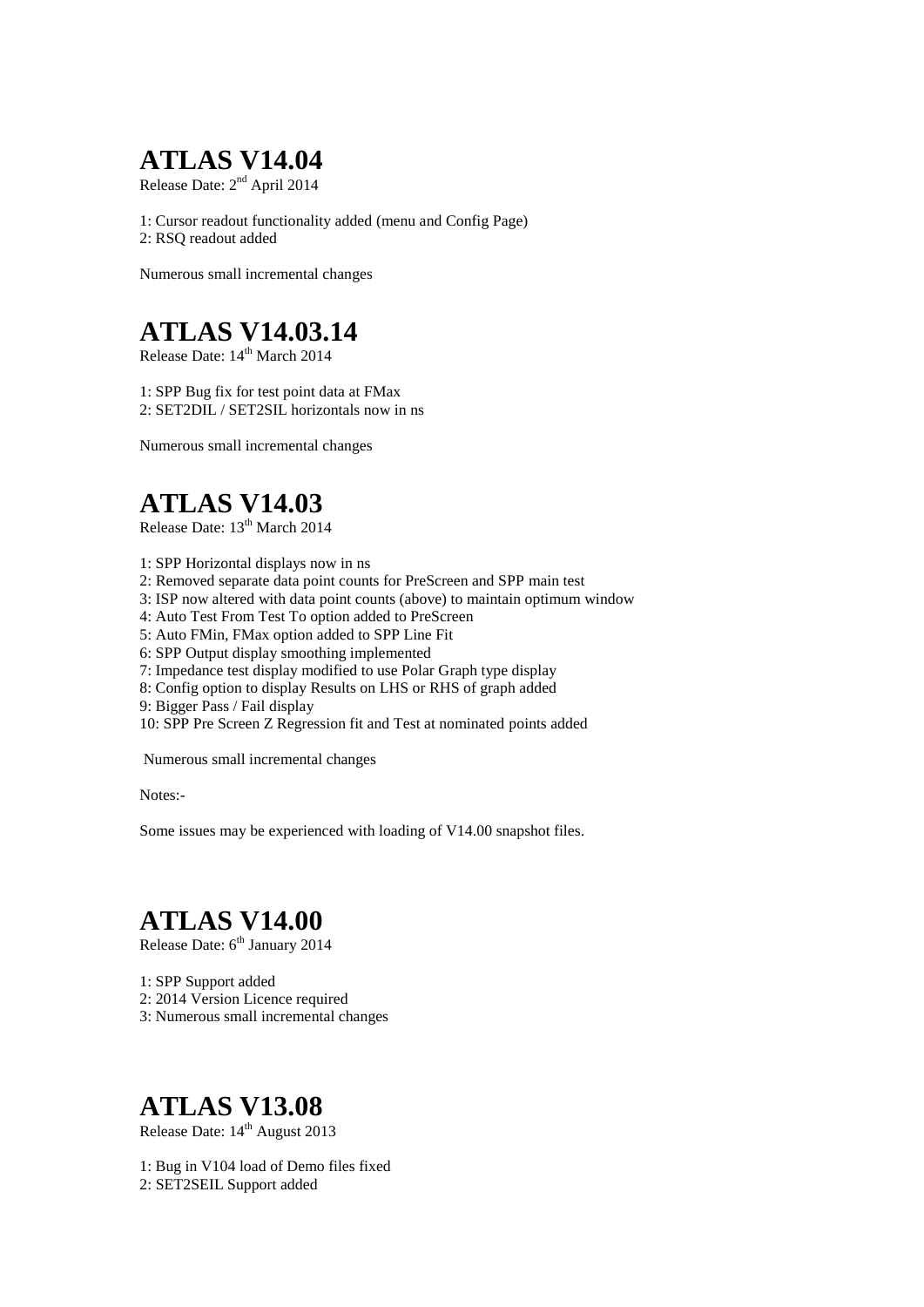- 3: Licence Feature name change for SET2DIL / SET2SEIL
- 4: Probe Type and Skew headings removed from EOP dialog

5: Numerous small incremental changes

#### **ATLAS V13.06**

Release Date: 1<sup>st</sup> July 2013 (NB: Engineering June;)

- 1: Save and load colour schemes via text files now supported
- 2: Bi-Directional SET2DIL support added
- 3: Other (provisional) loss test methods removed
- 4: Support for Tek 80e08 and 80e10 sampler modules
- 5: One-click activation of underlying waveform view added
- 6: Numerous small incremental changes

## **ATLAS V13.04**

Release Date: 9<sup>th</sup> April 2013

- 1: Implement Intel Root line fit suggestions
- 2: Added diagnostic Spectral Response
- 3: Support for ATLAS800 added
- 4: Made line lengths user select per test
- 5: ATLAS 2013 licence required
- 6: Support for .Snapshot file type added
- 7: Enable Snapshot on Datalog option added to Config
- 8: Numerous small incremental changes

#### **ATLAS V12.08**

Release Date:  $28<sup>th</sup>$  August 2012

- 1: Report 3dp in stored datalog loss result
- 2: Copyright notice updated in Help About
- 3: Modifications to licence system
- 4: EOP Adjustment cleanup
- 5: Testlist and Datalog column names now consistent
- 6: Set2Dil Deskew Wizard added
- 7: Change of Deskew without retest facility added
- 8: R2 and Intercept warning system added
- 9: R2 now displays to 4dp
- 10: Set2Dil Deskew moved to Utilities
- 11: Loss Intercept, Loss Slope, 4Ghz and 8Ghz loss values added to datalog
- 12: Numerous small incremental changes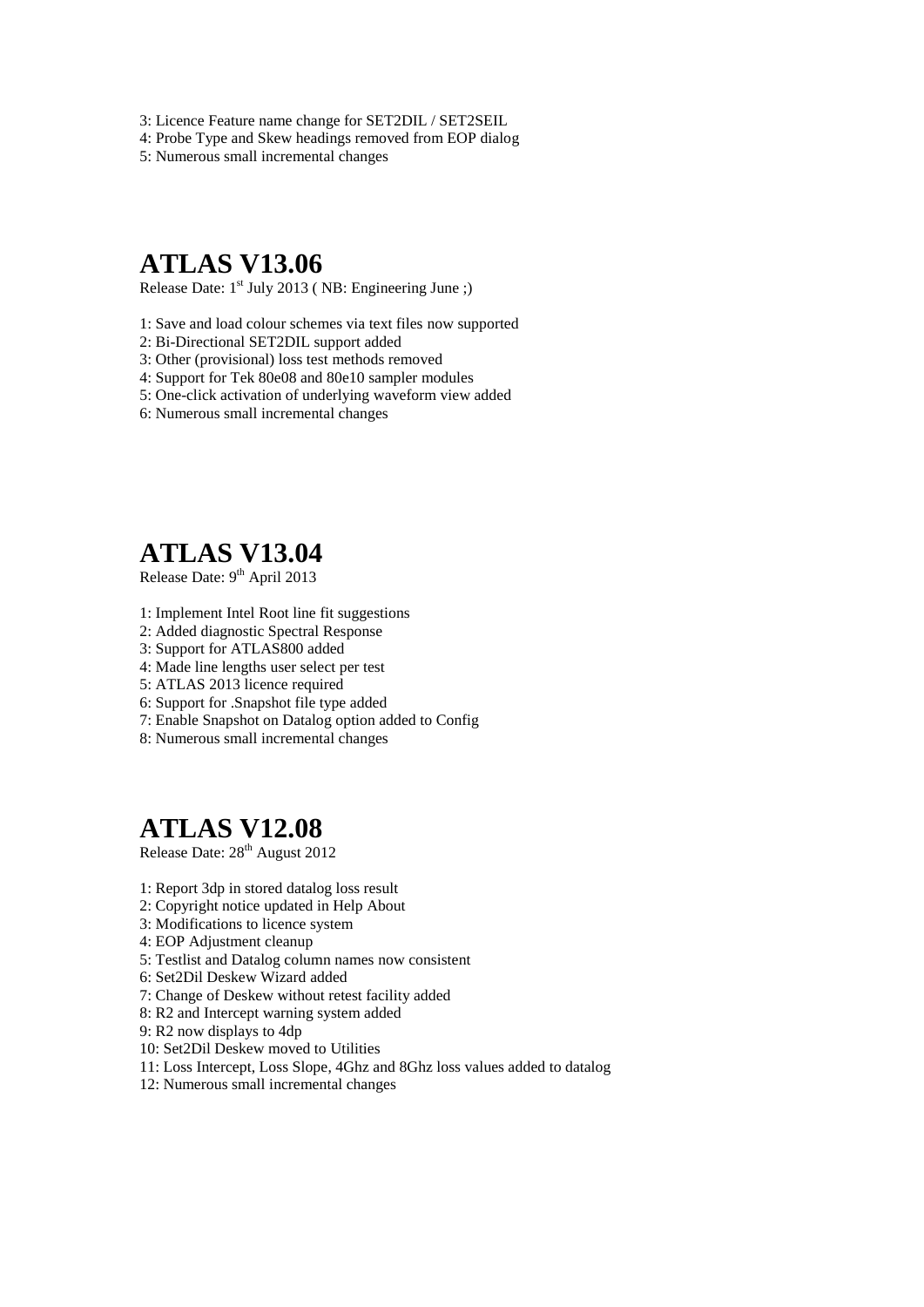#### **ATLAS V12.02**

Release Date:  $26<sup>th</sup>$  February 2012

1: Fix bug in Auto Run next test behaviour

## **ATLAS V12.01**

Release Date:  $5<sup>th</sup>$  January 2012

1: Data Acquisition speed up

2: Date Changes to splash screen

## **ATLAS V11.10**

Release Date:

- 1: Added software Version in status bar
- 2: Screen display of Pts/Avg/ISP (data points / averages / ISP) added to Loss Display
- 3: Loss.Averages added to Datalog
- 4: Loss.Data Points added to Datalog

5: Loss.R^2 added to Datalog

- 6: AutoRun next test option added to all test types
- 7: Ability to abort loss tests added

9: User control of Averaging and data point count added to Loss tests (may not be Intel approved)

10: How to De-Skew (Intel Method) prompt Dialog added

11: Interface name changed from TDS8200 to DSA8200. Users may need to re-select interface in config and re-learn EOP

12: Board Notes added

13: Default Averages for SDD21#2 ( formerly Polar SET2DIL) now 128

14: Skew corrections are now directly in ps and not ISP steps, figure will need re entering in Config.Loss Tab of software.

15: Erase 'Thru' button leading to dialog added to toolbar

16: Insert Test Dialog - removed toxic yellow background

17: Default channel pair for SET2DIL now CH1 & CH2

18: Averages and Data Points added to testlist selection

19: Loss.Skew and Loss.ISP added to datalog.

20: SET2DIL Polar renamed SDD21#2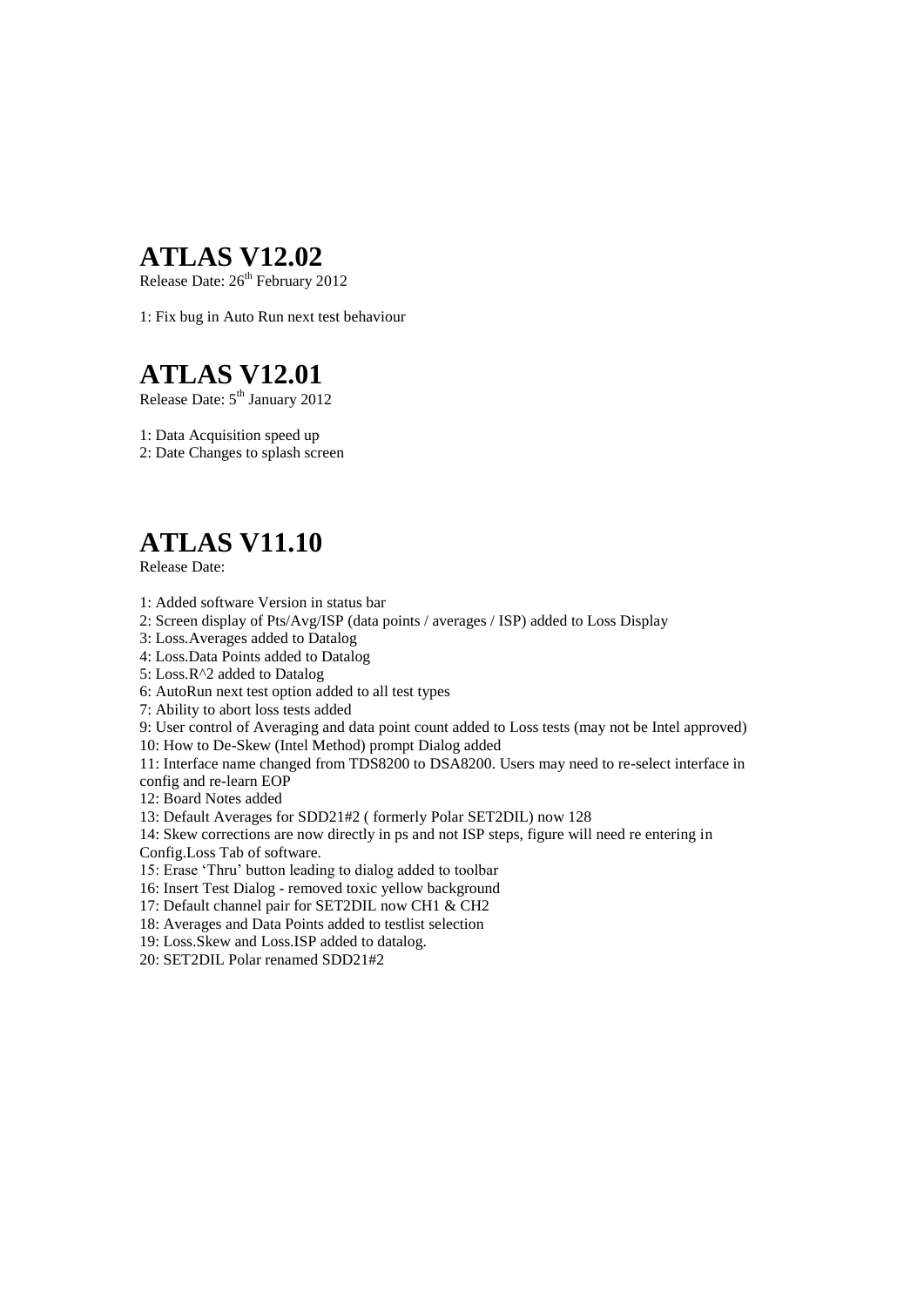## **ATLAS V11.05**

Release Date: 3rd May 2011

- 1: Bug in V11:04 did not calc SET2DIL result if line fitting was OFF.
- 2: Calculation via Intel Matlab Script V101212 added
- 3: Risetime calc modified to use 20-80% as GGB probe exhibits dribble-up
- 4: Loss display modified to report 3dp
- 5: Added Intel Microstrip and Stripline Loss example files to shipped demonstration files

#### **ATLAS V11.04**

Release Date:  $5^{th}$  April 2011

1: Added user determination of Fmax for use in Line Fit ( config / loss tab )

NB this release version probably never escaped the factory.

# **ATLAS V11.01**

Release Date:  $10^{th}$  January 2011

Added user determination of Fmax for use in Line Fit ( config / loss tab )

----------------------------------------------------

#### **Beta 3 Release 15th November 2010** ----------------------------------------------------

Enforced common ISP for all wf's passed to CS21Calc::CalcSET2DIL() - fs diferences were causing fft to come up with diferent sz arrays :( Added user edit for time before auto advance Auto inc SN during datalog event Datalog Now menu item update / availability fixed System was using timeout if GetWaveform() tried to use a non present TDR channel CWaitCursor on export all wf's Count of datalog items added to status bar Printing options removed DeSkew was not being applied to Stripline in SET2DILIntel or SET2DILPolar Line fit option added - including evaluation against fit Ammendments to format of exported waveforms CSetupS21::EmptyWaveformReferenceMembers() was not being called for File New or File Open, added call to CAtlasDoc::DeleteContents() Fixed bug in loss interpolation from Raw loss data Moved start of system bandwidth determination to 1/2 smoothing window size Loss.FMax added to datalog Loss.Fit added to datalog Splash screen updated for Si and Pcb versions - remove Beta and change year to 2011 Split runtime Licences to allow for ATLAS\_LOSS and ATLAS\_Z, also added Year via MaxVer=

Test Editor modified to dis-allow non channel pair

----------------------------------------------------

**Beta 2 Release.**

----------------------------------------------------